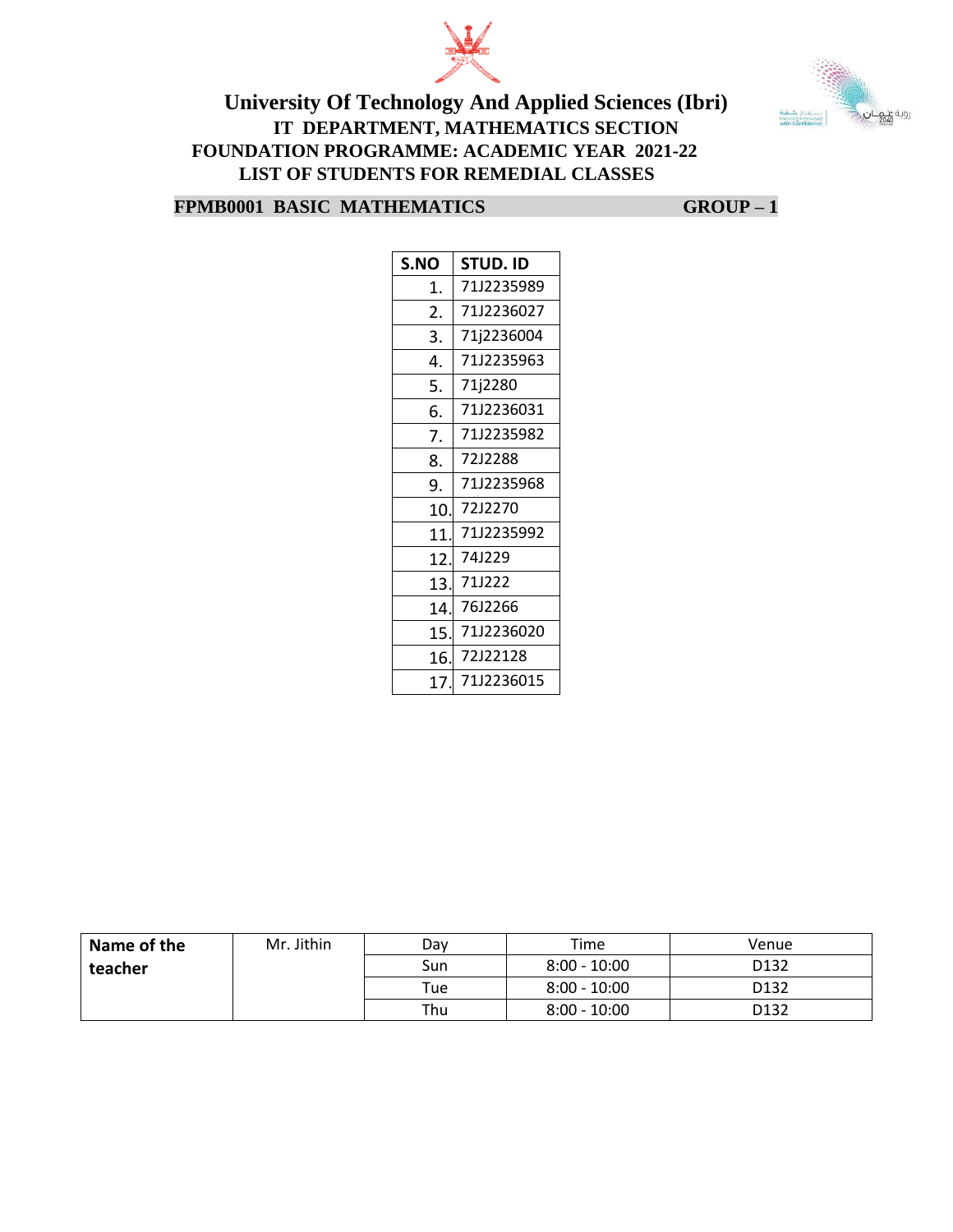



| S.NO | STUD. ID   |
|------|------------|
| 1.   | 71j2235967 |
| 2.   | 72J22173   |
| 3.   | 72j2222    |
| 4.   | 71J2236016 |
| 5.   | 71J2236017 |
| 6.   | 71J2235993 |
| 7.   | 71J2235999 |
| 8.   | 71j2236000 |
| 9.   | 71J2236025 |
| 10.  | 71J2236029 |
| 11.  | 72J22185   |
| 12.  | 71j2285    |
| 13.  | 7112124728 |
| 14.  | 71J2235996 |
| 15.  | 72J2294    |
| 16.  | 7112241    |
| 17.  | 71J2268    |

| Name of the | Dr. Sreenath | Dav | Time           | Venue            |
|-------------|--------------|-----|----------------|------------------|
| teacher     |              | Mon | $8:00 - 10:00$ | D <sub>132</sub> |
|             |              | Wed | $8:00 - 10:00$ | D <sub>132</sub> |
|             |              | Thu | $8:00 - 10:00$ | D <sub>131</sub> |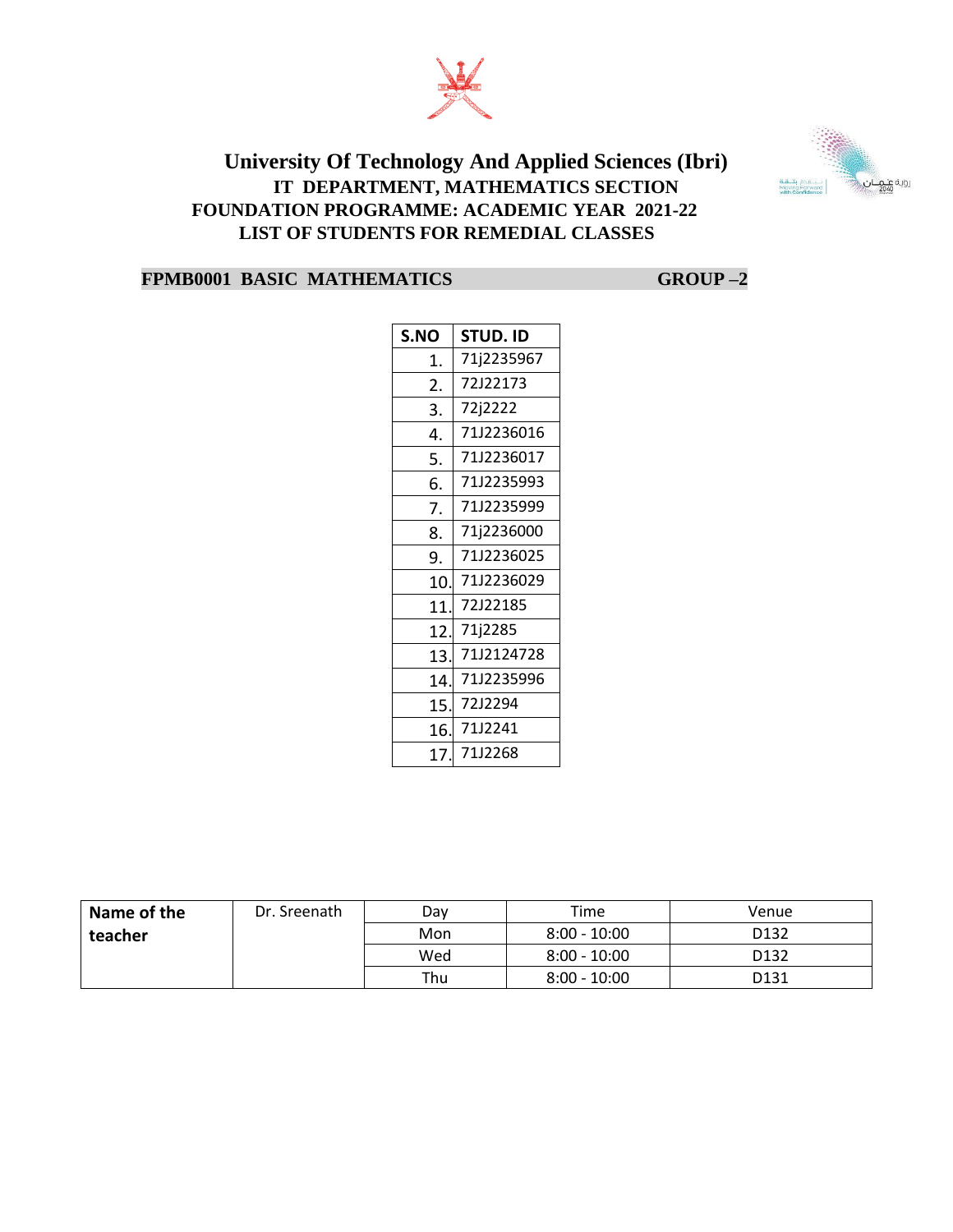



| S.NO | STUD. ID   |
|------|------------|
| 1.   | 71J2235981 |
| 2.   | 74J2240    |
| 3.   | 72J2250    |
| 4.   | 71J2227    |
| 5.   | 72J22262   |
| 6.   | 71J2235995 |
| 7.   | 71j2235977 |
| 8.   | 71J2235962 |
| 9.   | 76J2263    |
| 10   | 71J2236006 |
| 11   | 71j2265    |
| 12   | 71J2236024 |
| 13.  | 76J2252    |
| 14.  | 71j2235969 |
| 15.  | 72122198   |
| 16.  | 71J2235972 |
| 17.  | 2021684098 |
| 18   | 71J228     |

|             | Ms. Seema | Dav  | Time           | Venue            |
|-------------|-----------|------|----------------|------------------|
| Name of the |           | Sun  | $8:00 - 10:00$ | D <sub>128</sub> |
| teacher     |           | Tuel | $8:00 - 10:00$ | D <sub>128</sub> |
|             |           | Thu  | $8:00 - 10:00$ | D <sub>128</sub> |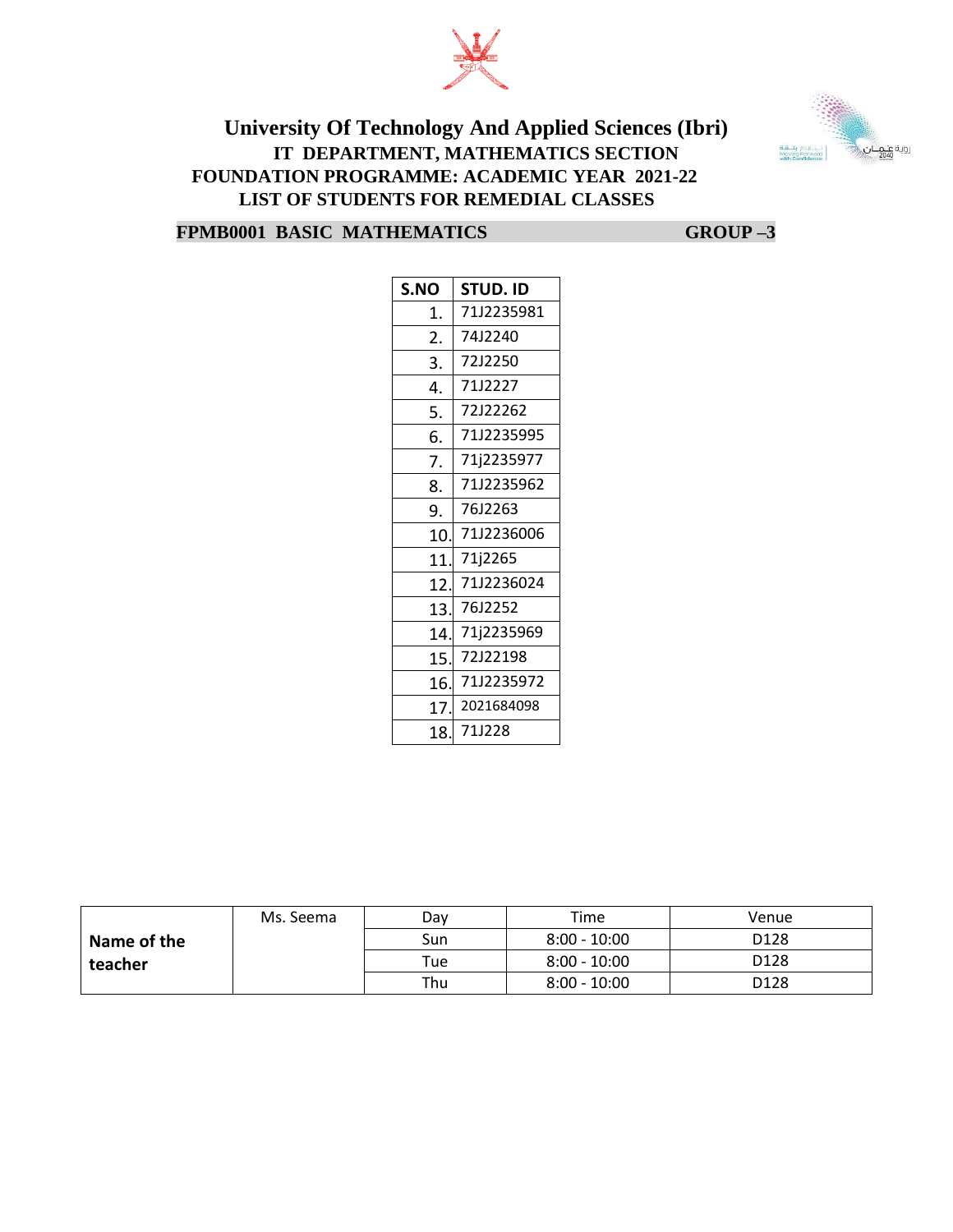



| S.NO | <b>STUD. ID</b> |
|------|-----------------|
| 1.   | 71J2236018      |
| 2.   | 76J2218         |
| 3.   | J223598871      |
| 4.   | 72J22412        |
| 5.   | 71J2258         |
| 6.   | 71s2116         |
| 7.   | 76j2130         |
| 8.   | 71j2249         |
| 9.   | 71S2171         |
| 10.  | 76J221          |
| 11   | 71J2235957      |
| 12.  | 72J2281         |
| 13.  | 71J2237         |
| 14.  | 71j2235987      |
| 15.  | 72J22163        |
| 16.  | 72J22152        |
| 17.  | 71S2183         |

| Name of the | Ms. Henah | Dav | Time           | Venue            |
|-------------|-----------|-----|----------------|------------------|
| teacher     |           | Sun | $12:00 - 2:00$ | D <sub>132</sub> |
|             |           | Tue | 12:00 - 2:00   | D <sub>132</sub> |
|             |           | Thu | $12:00 - 2:00$ | D <sub>132</sub> |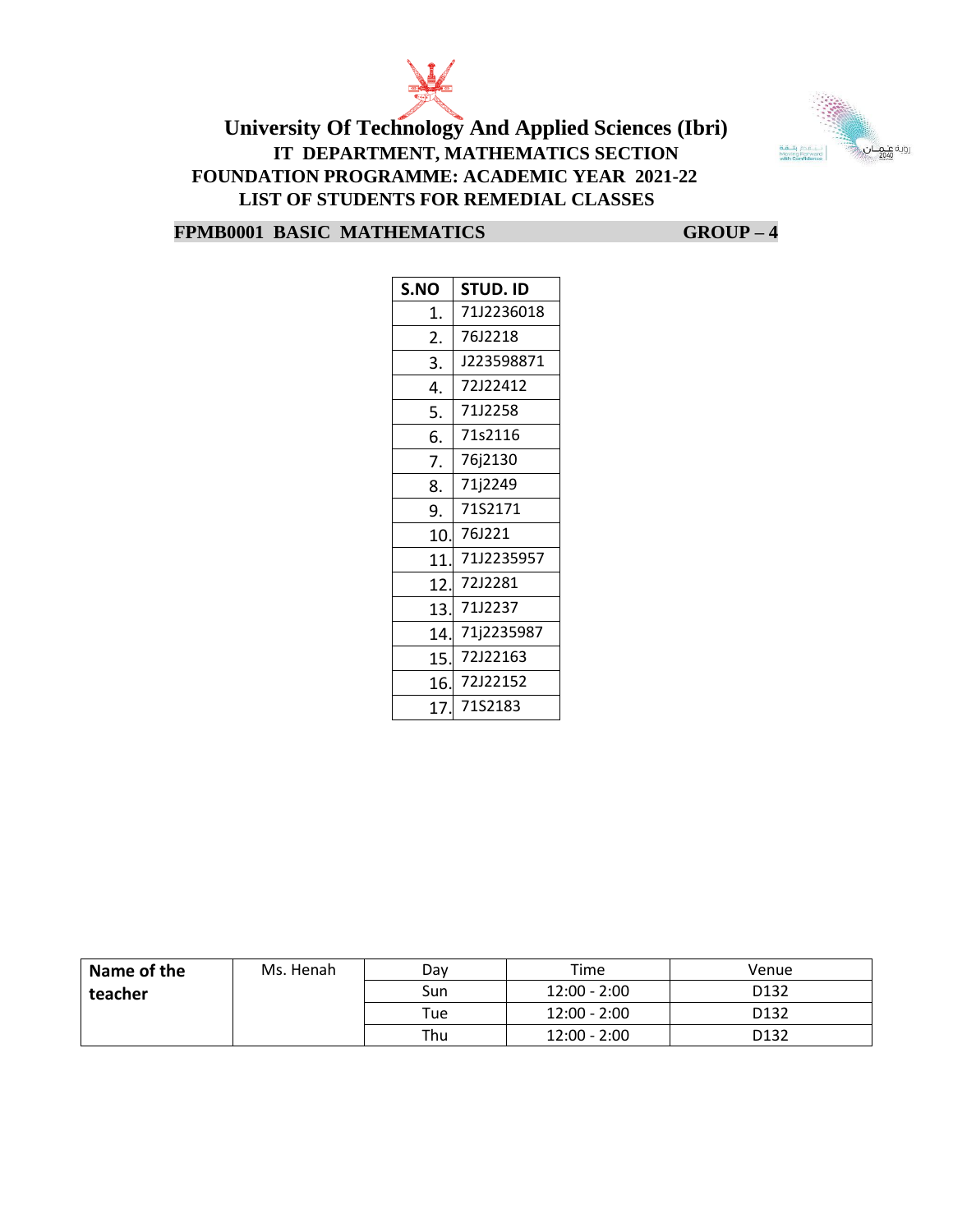



| S.NO | <b>STUD. ID</b> |
|------|-----------------|
| 1.   | 71J2273         |
| 2.   | 71J2263         |
| 3.   | 72J2280         |
| 4.   | 71S2113         |
| 5.   | 72J22157        |
| 6.   | 71J2272         |
| 7.   | 72J22265        |
| 8.   | 71J2235961      |
| 9.   | 72J22165        |
| 10.  | 711223          |
| 11.  | 71j2271         |
| 12.  | 72J2239         |
| 13.  | 72J22131        |
| 14.  | 71j2259         |
| 15.  | 72122135        |
| 16.  | 71J2235990      |

| Name of the | Dr.Dilwar | Dav | Time            | Venue            |
|-------------|-----------|-----|-----------------|------------------|
| teacher     |           | Sun | $10:00 - 12:00$ | D <sub>137</sub> |
|             |           | Tue | $10:00 - 12:00$ | D <sub>137</sub> |
|             |           | Wed | $10:00 - 12:00$ | D <sub>137</sub> |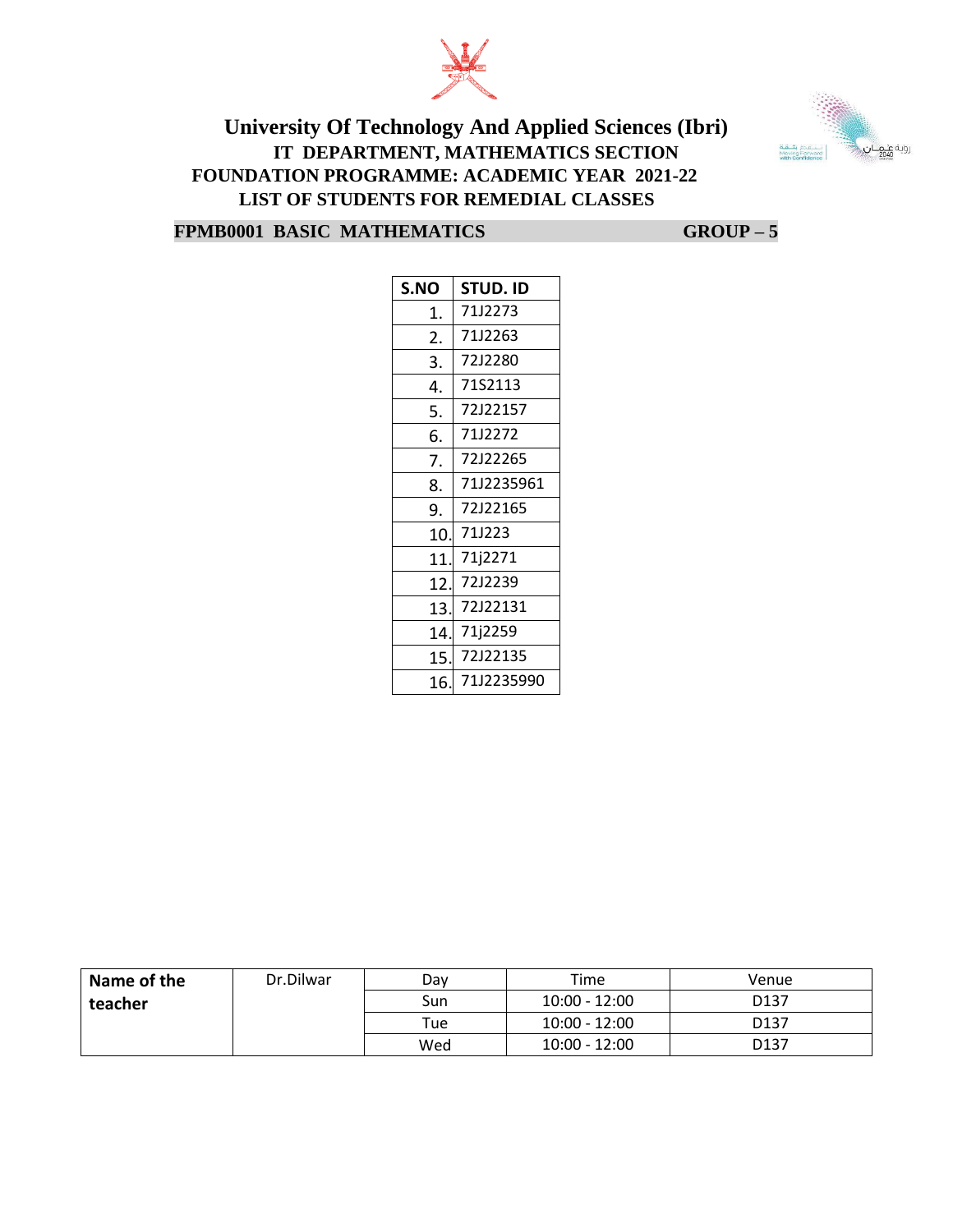



| S.NO | STUD. ID   |
|------|------------|
| 1.   | 74J2249    |
| 2.   | 72J22413   |
| 3.   | 72j221     |
| 4.   | 71J2235964 |
| 5.   | 72122219   |
| 6.   | 72122166   |
| 7.   | 71S2119    |
| 8.   | 71s2166    |
| 9.   | 76s2113    |
| 10.  | 72S21110   |
| 11   | 71J2235986 |
| 12.  | 71J2236009 |
| 13.  | 71J2236014 |
| 14.  | 71J2235959 |
| 15.  | 71s2018    |
| 16.  | 2021584086 |

| Name of the | Dr. Sanal | Dav | Time            | Venue |
|-------------|-----------|-----|-----------------|-------|
| teacher     |           | Sun | $10:00 - 12:00$ | D136  |
|             |           | Tue | $10:00 - 12:00$ | D136  |
|             |           | Wed | $10:00 - 12:00$ | D136  |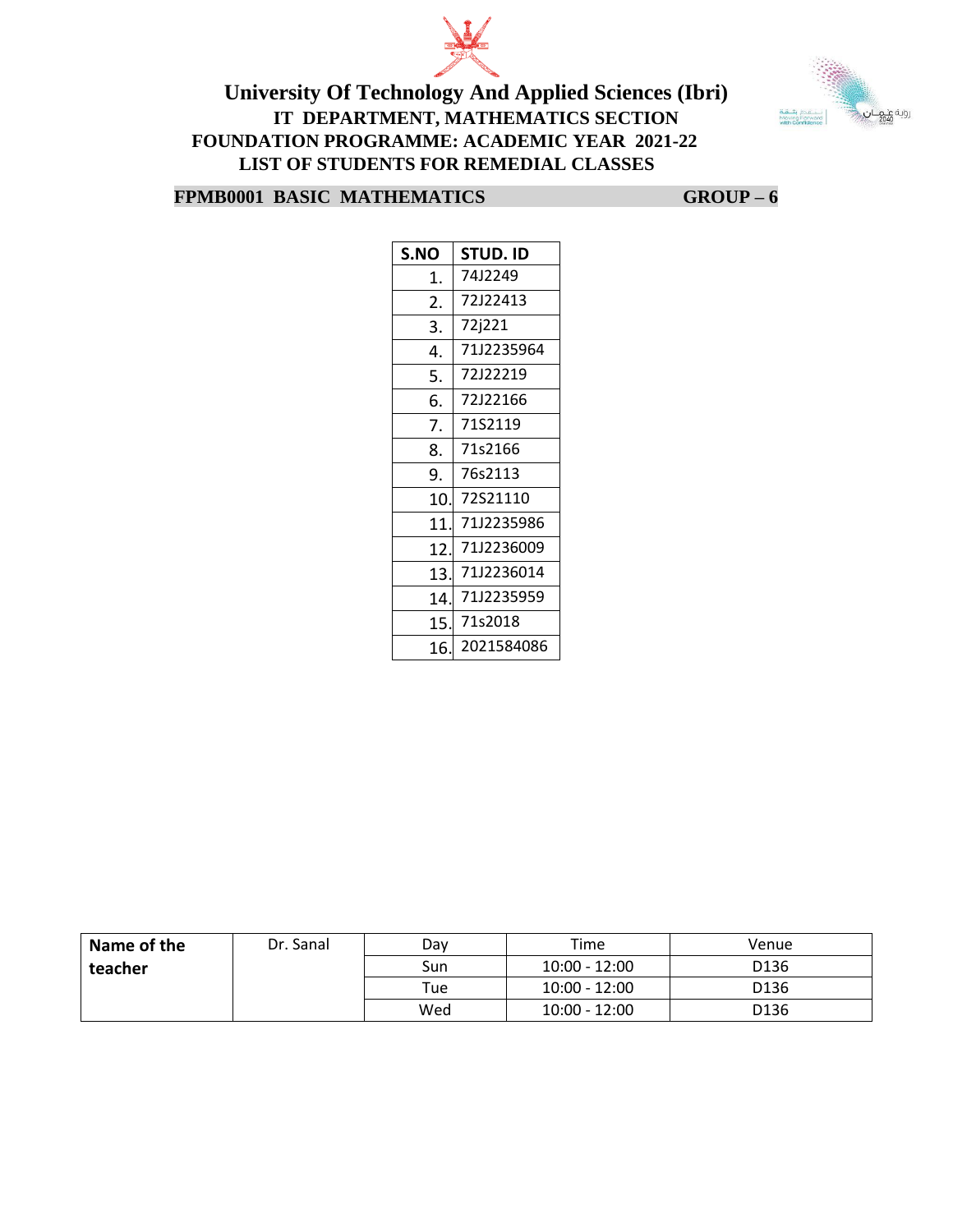



**FPMP0003 PURE MATHEMATICS GROUP – 1**

| S.NO | STUD. ID |
|------|----------|
| 1.   | 72J2199  |
| 2.   | 74s218   |
| 3.   | 72S211   |
| 4.   | 72S21137 |
| 5.   | 74S211   |
| 6.   | 72J21152 |
| 7.   | 74J218   |
| 8.   | 72s21138 |
| 9.   | 72S2164  |
| 10.  | 72J2193  |
| 11.  | 72S21101 |
| 12.  | 72J21158 |
| 13.  | 72s21161 |
| 14.  | 72s2161  |
| 15.  | 72s21168 |
| 16.  | 72J22126 |

| Name of the | Dr. Suresh | Dav | Time           | Venue            |
|-------------|------------|-----|----------------|------------------|
| teacher     |            | Sun | $12:00 - 2:00$ | D <sub>133</sub> |
|             |            | Tue | 12:00 - 2:00   | D <sub>133</sub> |
|             |            | Thu | $12:00 - 2:00$ | D <sub>133</sub> |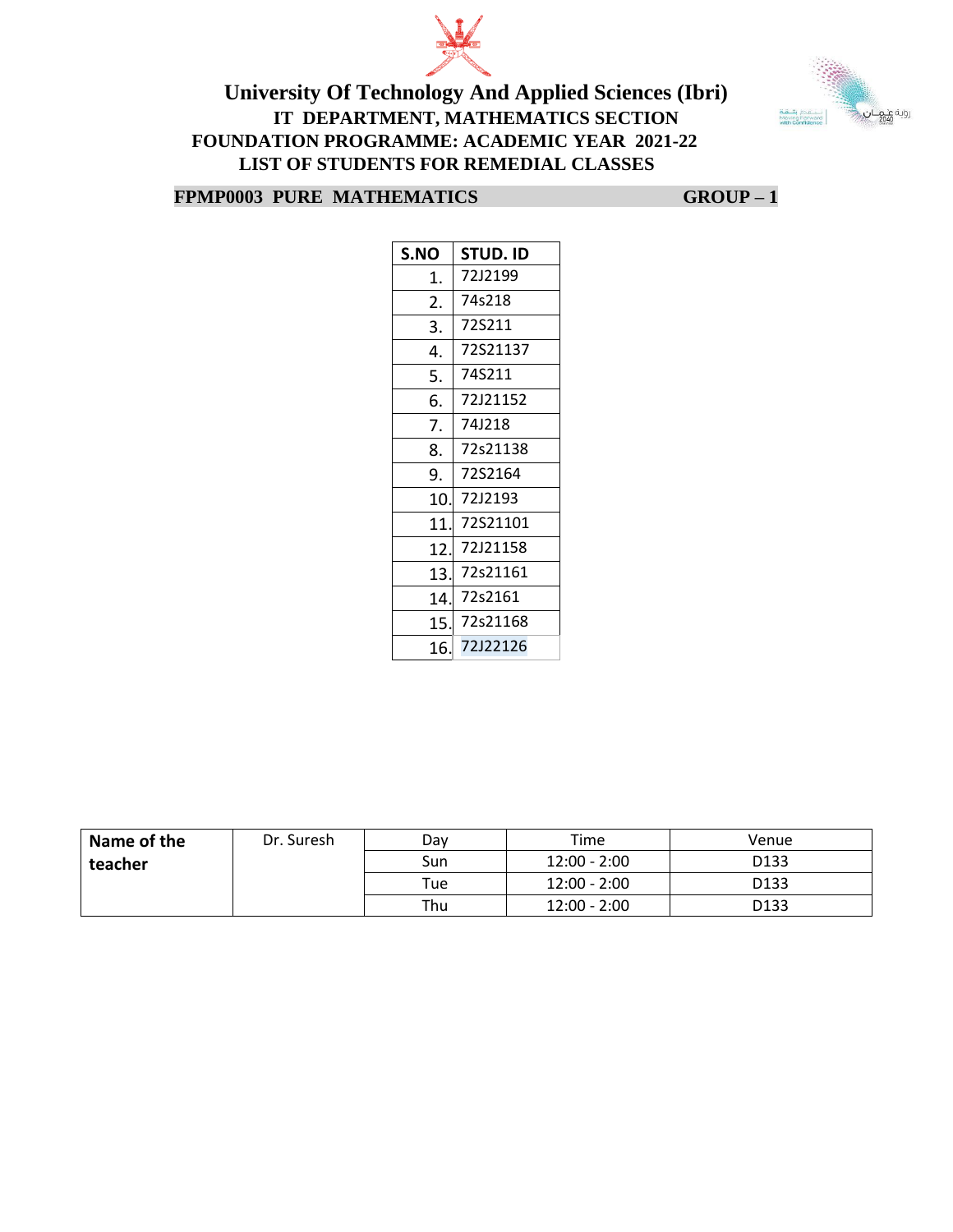



#### **FPMP0003 PURE MATHEMATICS GROUP – 2**

| S.NO | STUD. ID   |
|------|------------|
| 1.   | 74S2120    |
| 2.   | 72122197   |
| 3.   | 72s21172   |
| 4.   | 72122228   |
| 5.   | 72J2113    |
| 6.   | 72S2120    |
| 7.   | 76J2131    |
| 8.   | 2021593055 |
| 9.   | 72121148   |
| 10   | 72S2124    |
| 11   | 2021593061 |
| 12   | 2021593065 |
| 13   | 72J2199    |
| 14   | 2021593057 |

| Name of the | Mr. Wasim | Dav | Time           | Venue            |
|-------------|-----------|-----|----------------|------------------|
| teacher     |           | Mon | $8:00 - 10:00$ | D <sub>128</sub> |
|             |           | Wed | $8:00 - 10:00$ | D <sub>128</sub> |
|             |           | Thu | $8:00 - 10:00$ | D <sub>139</sub> |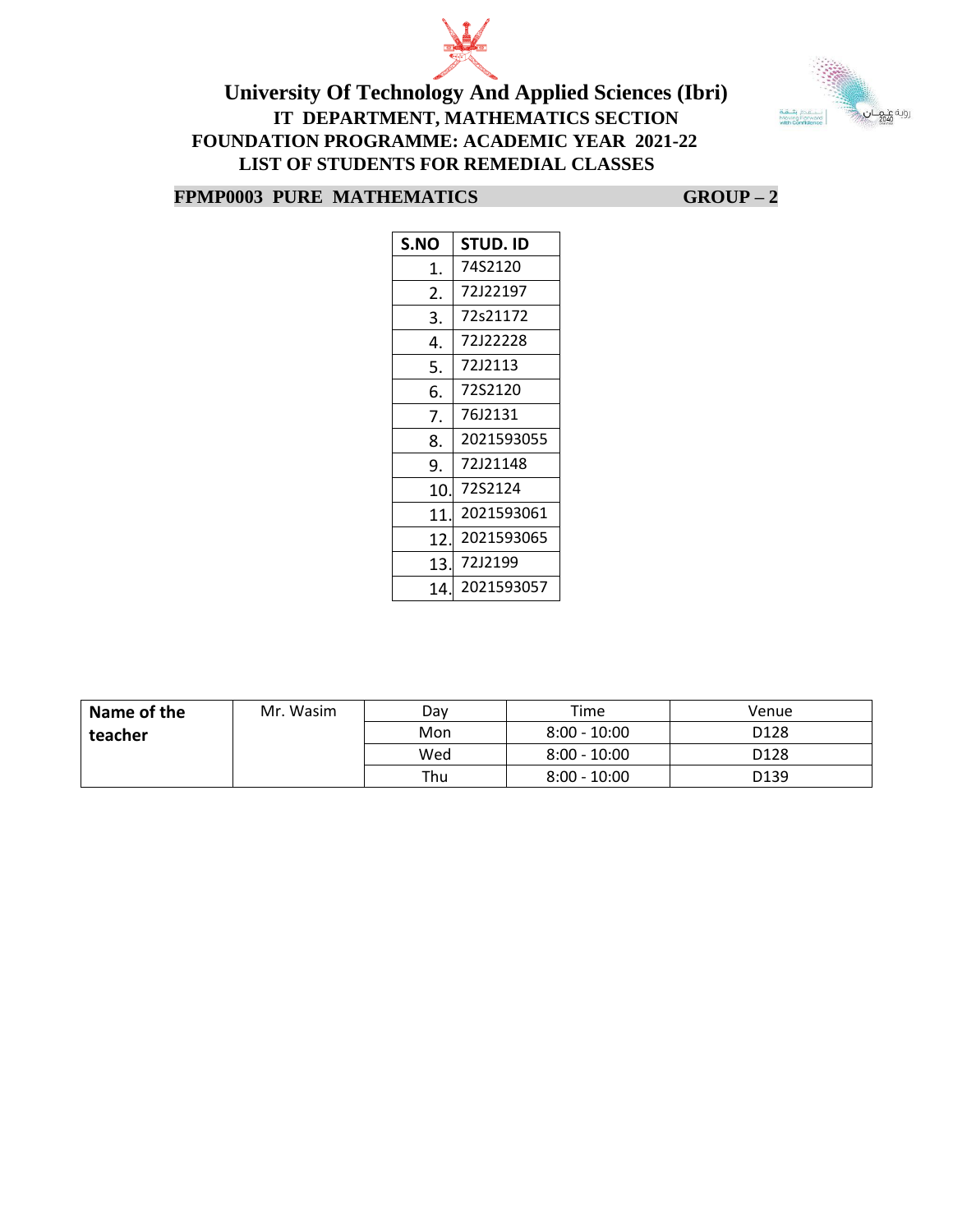



#### **FPMA0002 APPLIED MATHEMATICS GROUP – 1**

| S.NO | STUD. ID   |  |  |
|------|------------|--|--|
| 1.   | 7112124721 |  |  |
| 2.   | 7112124741 |  |  |
| 3.   | 7112124668 |  |  |
| 4.   | 71J2124739 |  |  |
| 5.   | 71J2124722 |  |  |
| 6.   | 71J2124662 |  |  |
| 7.   | 7112124713 |  |  |
| 8.   | 71J2124688 |  |  |
| 9.   | 71J2124685 |  |  |
| 10   | 71j1212    |  |  |

| Name of the | Ms. Saba | Dav | Time           | Venue            |
|-------------|----------|-----|----------------|------------------|
| teacher     |          | Sun | $12:00 - 2:00$ | D <sub>137</sub> |
|             |          | Tue | $12:00 - 2:00$ | D <sub>137</sub> |
|             |          | Thu | $12:00 - 2:00$ | D <sub>137</sub> |